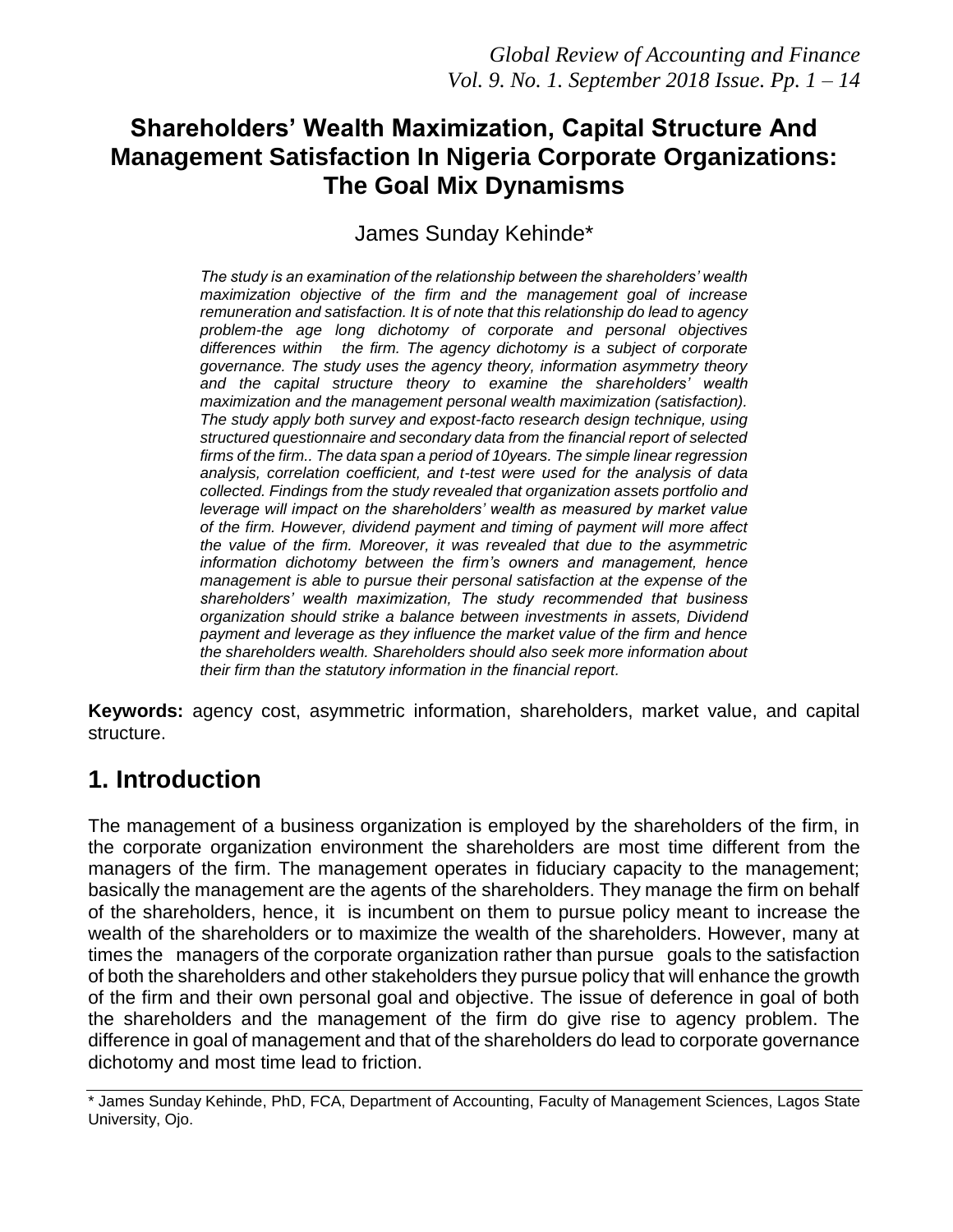The fact that the shareholders own their business is not in doubt the fact also that they cannot possibly stay at the saddle to directly manage the business is another issue. They must rely on the expertise of professionals to manage the business on their behalf. The shareholders want business growth and also increase in earnings and dividend while the management wants increase welfare and emoluments. The management and the shareholders will tangle on the growth- goal objective and survival or continuity objective while they will differ on increase earnings and dividend to the shareholders. Increase in income to the shareholders will mean decrease in return and emolument to the management to the firm. However, both the management and shareholders will agree on the growth and survival of the firm. The measurement of return to shareholders is market value and payment of dividend is also another hence if more of growth is the objective then less will be left for distribution as dividend. Thus if growth will be pursued then dividend will reduce since more of dividend will be less of earning for growth purpose. It is therefore incumbent on the management to balance the difference and achieve optimal mix of divergent goals these are the problems and issues raised in this study. Thus, this study is an evaluation of the shareholders wealth maximization objective of the firm in congruency with the personal goal of the management of the firm. The study uses the agency theory, information asymmetry theory and the capital structure theory to examine the shareholders wealth maximization and the management personal wealth maximization (satisfaction).

The motivation for this study is the recurrent friction in management and shareholders relationship in Nigeria, it is a noticeable fact in Nigeria that management personal goals and shareholders wealth maximization goals many times run counter, most especially when the shareholders are institutional investors, at other times the capital structure mix of Nigeria profit organization remain issue in point vice-a-vice the dividend payment and growth objective of the firm, cases abound in Nigeria over this issues. Moreover, in the recent there are very few research works done on the subject of shareholders' wealth in Nigeria. There are works on corporate governance and shareholders wealth maximization but almost none on the subject of management personal goal satisfaction and shareholders wealth maximization goal within the corporate goal mix. (Omoregie,2016. Adelegan, 2007. David, 2003. Oboh et al,2012) ). It needs to be noted that past studies on this subject has the limitation of orientation and data availability. It also suffers from prospective orientation problem of master/servant relationship between shareholders and management rather than assignment differentiation orientation. The objective of this study is to evaluate the capital structure theory, the agency theory and the asymmetric information theory in relation to the dichotomy of wealth maximization and management satisfaction. It is of the common knowledge that there is friction of interest between the management and the shareholders of the firm; it is more acute and potent when the largest memberships of the management are not shareholders of the firm organization. The objective therefore, of this study is to examine and synchronize three different arguments in literature of capital structure, shareholders wealth maximization and management personal interest satisfaction as tripartite goal of the firm.

#### **Research Question**

The research questions are:

• Could management while ensuring the shareholders wealth maximization still able to satisfy personal goals in friction-free situation?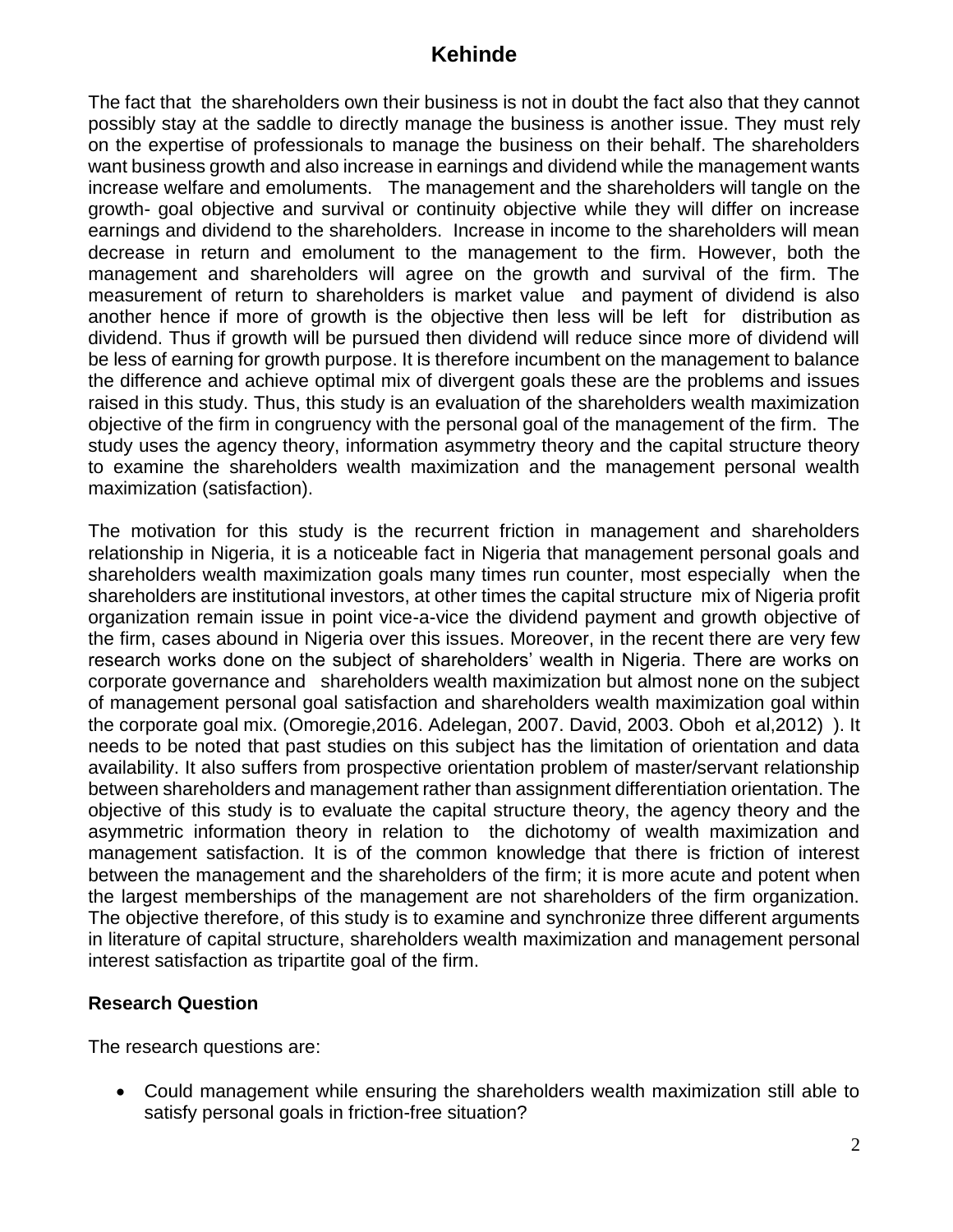• Is there any relationship between shareholders' wealth maximization and capital structure of the corporate organization?

The rest of the paper is organized as follows, Section 2 deals with Literature review and conceptual framework, Section 3 contains methodology, Section 4 provides analysis of findings and Section 5 focuses on conclusion.

# **2. Literature Review**

### **Wealth Maximization and Investment Decision**

According to Kehinde (2011), the basic financial management objective is to maximize the shareholders' wealth. The shareholders' wealth is the present value of future cash flow or present value of future dividends payable to the shareholders infinitely. This is achieved through a combination of goals such as Increase in the market share of the firm, Increase in reported profit, Continuous survival of the business, Provision of valued services to customers, Ensuring public acceptability of the firm and its products/services coupled with both social acceptability and legal acceptability.

Ryerson (2008) noted that corporate finance is concerned with the effective use of financial resources in creating corporate value. The providers of fund require appropriate returns on their investments in form of dividend and share price appreciation, commensurate with the levels of risk they are prepared to accept associated with the type of businesses and industrial sectors in which they invest. The executive have the twine responsibility of pursuing wealth maximization objective that is, value creation through making 'real' investments in projects that return the highest possible positive net present values in cash flows, it also ensure that appropriate financial strategies are adopted that reflect this in value created for shareholders.

Jörg, Loderer & Roth (2003) study the goals of 313 SWISS firms in relation to shareholders wealth maximization and concluded that most managers pursue conflicting targets. Many also do not maximize shareholder value. And those who claim they do sometimes rely on investment criteria that are inconsistent with that target. Finally, they find that share-price performance is marginally better when managers claim to maximize shareholder value, particularly when stock prices have fallen. Myers (1977) argues that leverage (debt finance) can make firms to under-invest because the gains from investment are shared with the existing risky bonds of the firm. In effect, the agency effect of financing decision works through profitability and can make firms to take better or worse investments and to use assets more or less efficiently.

Adelegan (2007) empirically examine the effect of taxes on business financing decisions and firm's value in Nigeria. The study which analyzed 85 manufacturing firm in Nigeria from 1984 to 2004 found that dividend and debt covey information about profitability of the firm. This information obscures any tax effect of financing decision. However, there was evidence that earnings and investment were key determinants of the firms' value in Nigeria. The study also found positive relationship between dividend and value and negative relationship between debt and value in firms examined.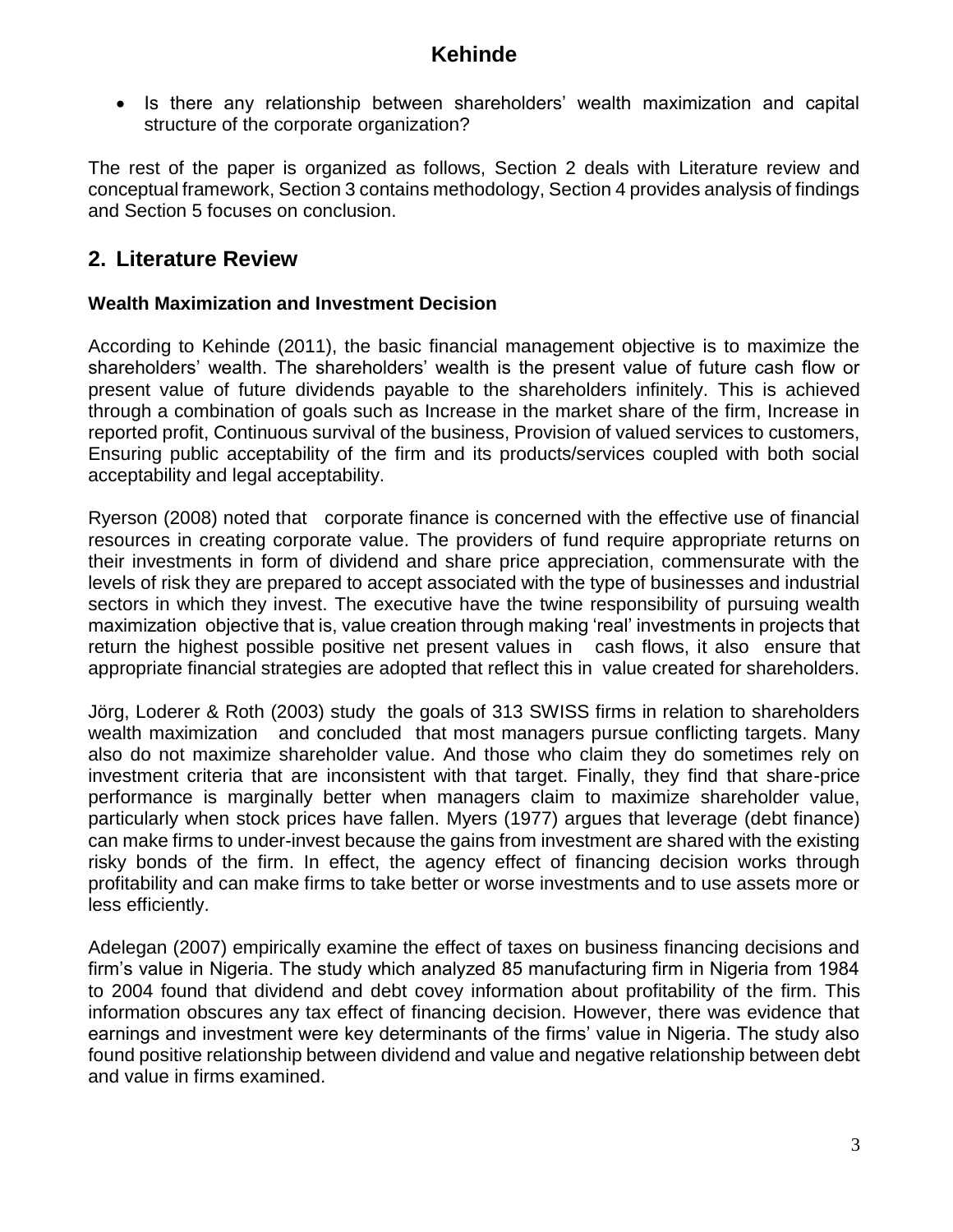Adamodar (2014) stated that the firm's investments are generically termed assets, although assets are often categorized by accountants into fixed assets, which are long-lived, and current assets, which are short-term. To finance these assets, the firm can raise money from two sources. It can raise funds from investors or financial institutions by promising investors a fixed claim (interest payments) on the cash flows generated by the assets, with a limited or no role in the day-to-day running of the business, this is generally known as debt finance. This is also equity finance where they shareholders has the power of appointment and do vote in the AGM of the organization. The compensation for their finance is by way of dividned-a return for equity ownership. Thus in summation Adamodar (2014) posit that two financing method exist for the assets of the firm, With different return and wealth creation possibility.

Adamodar (2014) further noted that in most firms, the managers of the firm, rather than the owners, make the decisions about where to invest or how to raise funds for an investment. Thus, if share price maximization is the objective, a manager choosing between two alternatives will choose the one that increases share price the most. The objective is stated in terms of maximizing some function or variable, such as profits or growth, or minimizing some function or variable, such as risk or costs. There is general agreement, at least among corporate finance theorists that the objective when making decisions in a business is to maximize value. (Adamodar, 2014) There is some disagreement on whether the objective is to maximize the value of the shareholder's stake in the business or the value of the entire business, which besides shareholders includes the other financial claim holders (debt holders, preferred shareholders, etc.).

Those who argued for shareholders' wealth maximization also averred that there is a question about whether this translates into maximizing the share price. The less restrictive of the two objectives, in terms of assumptions needed, is to maximize the firm value, and the most restrictive is to maximize the share price. Shareholder wealth maximization is therefore concerned with maximizing the value of the firm to its owners. The ownership value of the firm is the market value of the shares owned.

Maximizing's wealth is done through increasing value of the firm which can be achieved through increasing profitability, through cost reduction and efficiency programs, Investing in profitable projects or investments, expanding through new products and new markets, acquiring or merging with other organizations. Pandey(2005), Koutsoyannis (1979) and Okafor (1988) noted that the fundamental and traditional objective of business organizations is maximization of shareholders' wealth.

The shareholders' wealth maximization (SWM) principle states that the immediate operating goal and the ultimate purpose of a public corporation is and should be to maximize return on equity capital. The SWM specification of what is often termed the corporate objective makes operating goal and ultimate purpose the same noting that managers and investors should focus narrowly on SWM.

The "primary" goal of shareholder's value creation is "a little vague" (Ross et al., 2002). Managers tend to maximize corporate wealth, under their control, rather than shareholders' wealth (Ross et al., 2002). The available evidence and theory are consistent with the ideas of shareholders' control and shareholders' value maximization. However, there can be no doubt that at times corporations pursue managerial goals at the expense of shareholders'. There is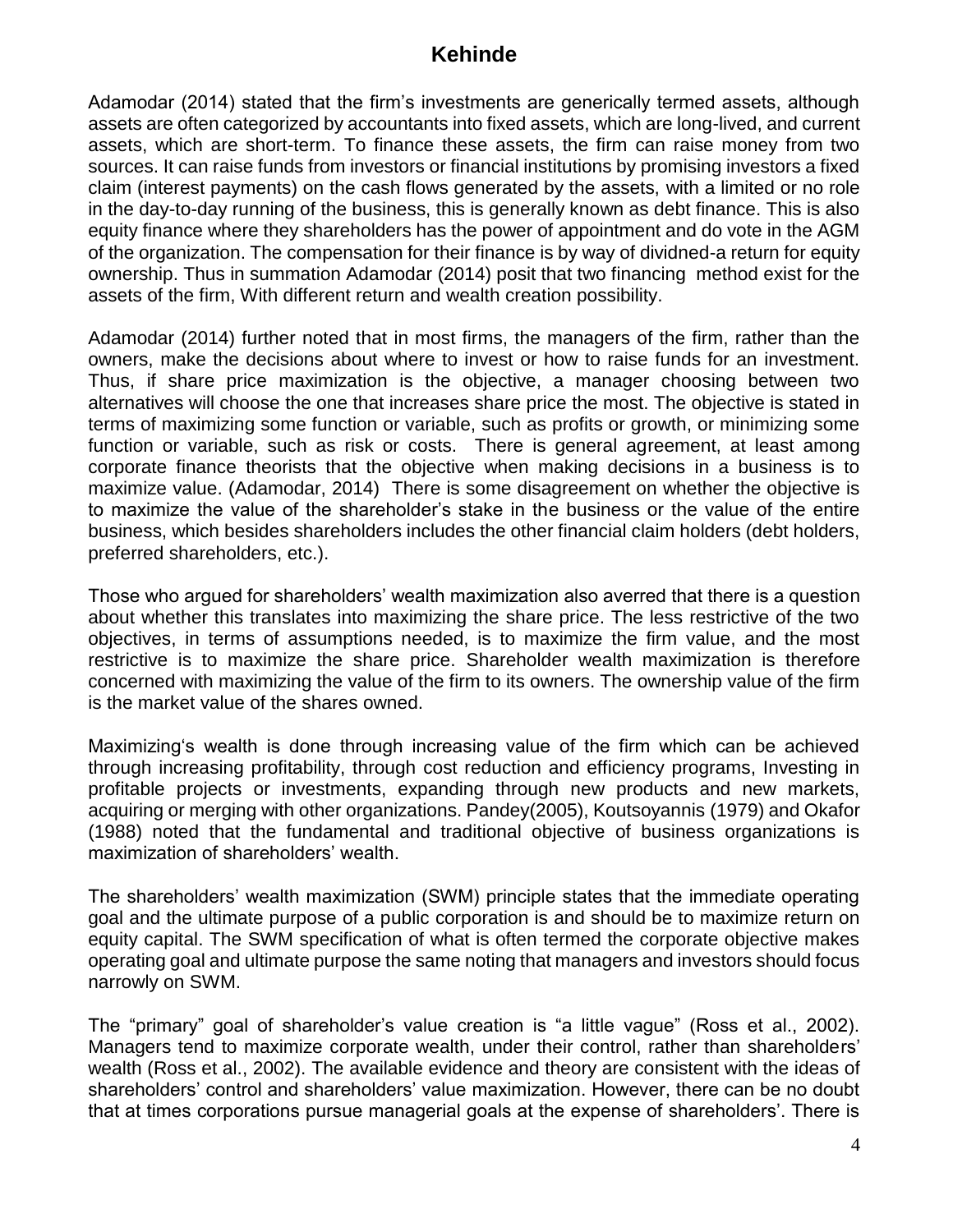also evidence that the diverse claims of customers, vendors, and employees must frequently be considered in the goals of the corporation (Ross et al., 2002).

Shareholder wealth maximization focuses on the motives and behaviors of financial stakeholders. The doctrine of separation of ownership and control (Berle and Means 1932) posits that principals (or shareowners) employ agents (or management) who must have some reasonable discretion (e.g., the business judgment rule). At law, officers and directors have a fiduciary duty to safeguard the financial interests of the shareholders (or shareowners) (Kehinde 2011).

The SWM principle can be stated, however, in two forms.the strong form and thye weak form. The stronger form argues that, within any set of legal and ethical constraints, the corporate objective is and should be strictly SWM. The operating goal and ultimate purpose of the public corporation are the same. Fiduciary duty ought therefore to be tightly focused on SWM.(Windsor, 2008), The United States is the prime example of a strongly shareholderoriented business system. The prevailing assumption is that SWM will tend most efficiently and effectively to resolve stakeholder issues and contribute to social welfare. The public firm is directed by a board of directors elected solely by the shareholders.

There are four key questions concerning the SWM principle. Two intertwined questions are normative. The first question concerns the ultimate purpose of a business: In principle, what should a business strive to do? Financial economics theory posits that the ultimate purpose (and immediate operating goal) of any business is to maximize its market value. This corporate objective should, under certain conditions, maximize social welfare. This specification of the corporate objective reflects utilitarianism in the sense that everyone should gain over the longer run from freer markets if the necessary conditions obtain. None utilitarian business ethics, corporate social responsibility, and stakeholder theory provide different answers concerning ends and means of business activity.

The second question is a normative question which concerns property ownership and corporate governance: Who has rights to control or influence the objective function of the corporation? These rights might be moral as well as legal, linked to SWM as a corporate objective is a particular understanding of the firm, in a capitalist market economy, as attracting and employing capital. (Capital owners need not be the organizers of a firm. Anyone, such as an entrepreneur, might organize a firm and then seek capital.) Allocation of capital is a key dimension of the functioning of the market economy.

The third question is instrumental: What are the practical alternatives for maximizing the firm's value and the shareholders' value and over what relevant time horizon? And are these alternatives equally satisfactory? Key stakeholders, in addition to shareholders and executives, and customers and employees, a balanced approach to value creation, defined as one empirically treating multiple constituencies as if effectively equal, might perform better in the marketplace than an approach asserting a purely normative theorem. A fourth, and final, question is descriptive: What are the conditions external to the firm affecting the normative and instrumental variables.

. According to Jorg, Loderer and Roth (2005), the gains in shareholding accrued to shareholders in form of dividends and capital appreciation in the values of the stocks held by them. The stock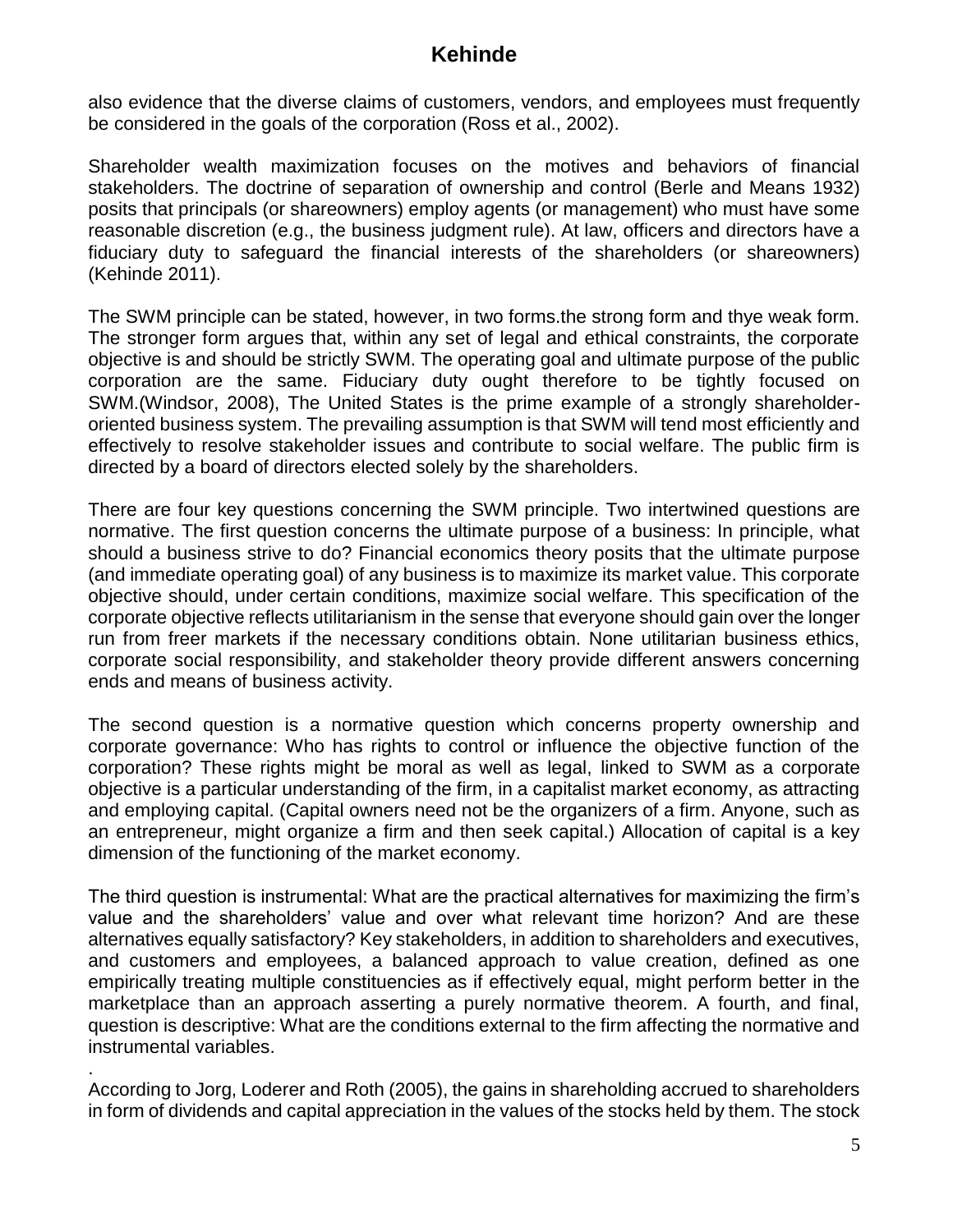price appreciation and dividends received constitute the total returns to shareholders. Dividends are payable out of distributable profits and management is not under any obligation to pay dividend. Management is charged with the responsibility of deciding whether to distribute all its earnings (profits attributable to ordinary shareholders) to shareholders in form of dividends or retain part of the earnings to finance future growth. Sveiby (1997) also stated that shareholders' wealth is measured by the returns that they receive on their investments.

These returns emanate from two source; Earning per Share (EPS) and changes in the market price of the shares held by them during the fiscal year. Therefore wealth maximization means maximum EPS plus maximizing the market price of the shares. With greater profit, the EPS (Earning per Share) goes up, resulting in an increase in the price of shares belonging to the shareholders. For definition of wealth creation during the period ending at time t, it is supposed that, Vt-1 is the value of the total investment (Share Price) in the firm at the end of period t-1. Similarly, by the end of period t the firm's investors own a firm worth (Share Price) Vt and receive a cash distribution (EPS) equal to Ct. To assess the wealth created during period t, it is compared with the value of the investment and cash flow received at the end of the period with the value of the investment at the beginning of the period. However, it is not enough that (Vt + Ct) exceed Vt-1. Since the firm's investors have invested an amount equal to Vt-1 in the firm on which they require a return k. Therefore, a firm creates wealth for its investors during period t only where (Vt + Ct) returns the value of the firm's invested capital (Vt-1) plus the investor's required return on the invested capital, kVt-1. Investment assets are "assets" that are intended to achieve long-term objectives they can also be regarded as investments for maximizing the corporate objectives of an organization.

### **Conceptual Framework**

#### *Capital structure theory*

The Modigliani-Miller theorem of dividend irrelevant offers a sound understanding of the relationship between dividend and value of the firm. At its heart, the theorem is an irrelevance proposition. It provides conditions under which a firm's financial mix does not affect its value. Modigliani-Miller (1958) explains this in theorem that with well-functioning market (and neutral taxes) and rational investors, who can undo the corporate financial structure by holding positive or negative amount of debt, the market value of the firm(debt plus equity), depends only on the streams of income generated by its assets. It follows, in particular, that the value of the firm should not be affected by the share of debt in its financial structure or by what will be done with the returns paid out as dividend or reinvested.

Modigliani and Miller capital structure irrelevant theory is of value to the modern financial theory of the capital structure and market value of the firm. Villami (undated) in this stratum noted that what is currently understood as the Modigilani and Miller theorem comprises four distinct results from a series of paper (1958,1961,1963). The first proposition establishes that under certain conditions a firm's debt-equity ratio does not affects its market value. The second proposition establishes that firms leverages has no affect on market value. The second proposition averages establishes that a firm's leverage has no effect on the weighted averages cost of capital (ie the cost of equity capital is linear function of the debt equity ratio). The third proposition establishes that firm market value is independent of its dividend policy. The fourth proposition establishes that equity –holders are indifference about the firm's financial policy.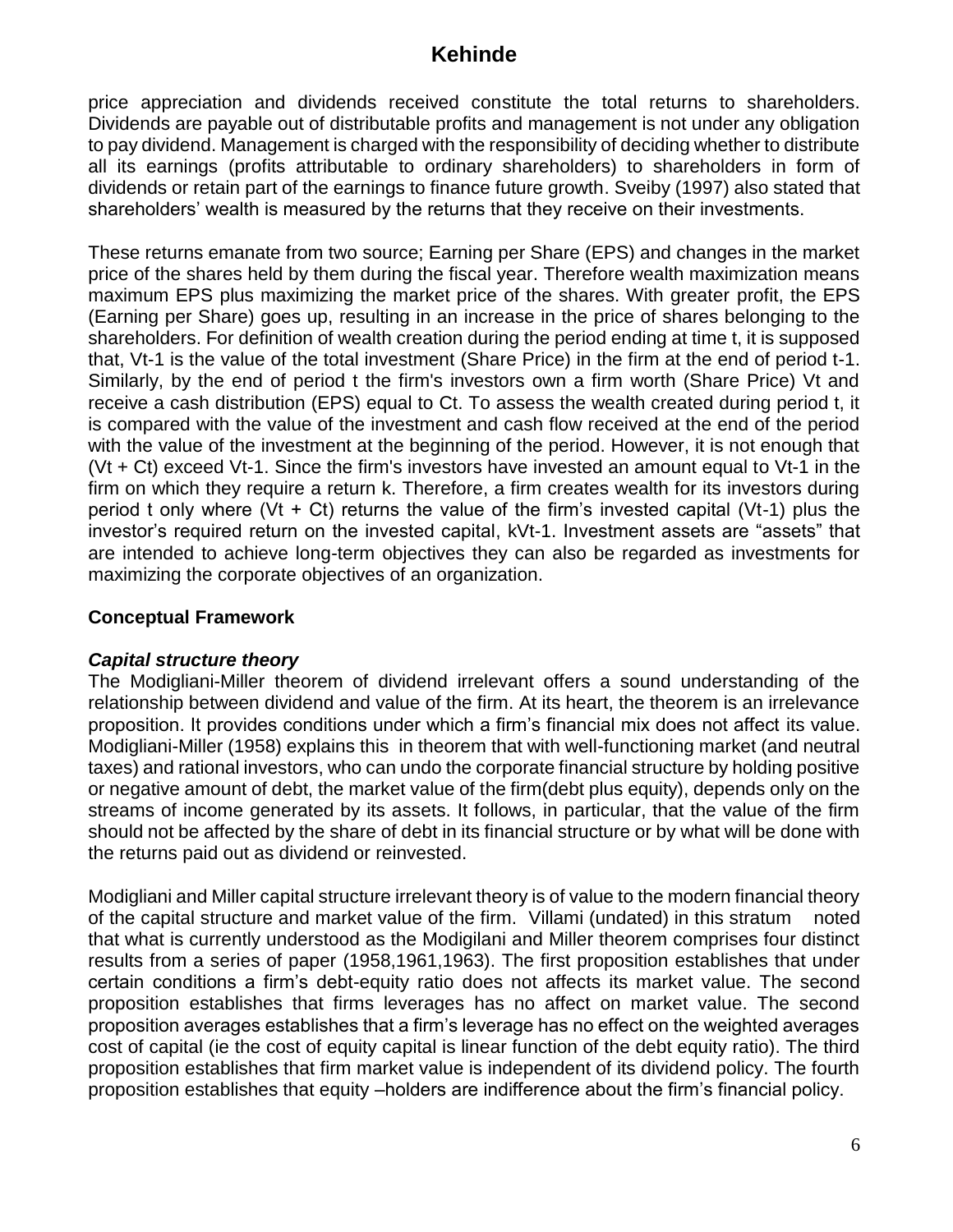#### *Capital structure and agency cost the Jensen- Meckling theory*

Jensen and Meckling (2000) using the –property theory, right theory, agency theory and the financial theory develop the ownership theory structure for the firm the theory posit that agency cost exist between the owners of the business and the management of the business and the agency cost do impact on the return to the outside owner of the business it is a different case when the owner of the business are outside shareholders only, in other cases where the firm has both inside owner and outside owners the agency cost is reduced. Also when the capital structure of the firm is divided between debt and equity then agency cost exist on debt that is interest paid and also on the equity and that is the dividend paid however, a rising agency cost on debt can erode interest to the equity holders, thus most business will prefer to operate using only equity but this will be limited to available fund with increasing investment opportunity the business owner will be left with no choice than to finance by debt incurring the agency cost. The theory also noted that business owner will be willing to incur agency cost on debt if all requisite cost has been provided for which include payment to creditors, government(taxes) and other social responsibility could be provided for. Agency costs are as real as any other costs. Jensen and Meckling also noted that the level of agency costs depends, among other things, on statutory and common law and human ingenuity in devising contracts. Both the law and the sophistication of contracts relevant to the modern corporation are the products of a historical process in which there were strong incentives for individuals to minimize agency costs'.

#### *Asymmetric information theory*

Myers and Majluf (1984) emphasizes frictions due to asymmetric information between managers and outside investors, while the managements wishes to maximize the wealth of the shareholders as well as that of other stakeholders they still want to maximize their own satisfaction order this selfish goal of management is made most time due to the asymmetric information or information gap between the shareholders and the managers of the firm. Jörg, Loderer& Roth(2003) noted that Managers claim to pursue multiple targets simultaneously. For instance, they apparently maximize customer satisfaction, stakeholder value, and profits while at the same time striving to maintain independence (that is satisfaction of their own personal goal and maximization of their wealth). Since most of these targets are not positively and monotonically related, these preferences are logically inconsistent.

#### *Problems with previous studies*

The study review literatures on shareholders' wealth maximization and capital structure of the firm, most literatures reviewed noted the very need of the frim to maximize the shareholders wealth through dividend payment. It is noted that dividend is a measure of value of the firm as dividend against the cost of capital will produce the market value of the firm, the impact of dividend on value measure of the firm cannot be over emphasized. Other literatures measure the relationship between the two basic constituents of ownership structured of the firm (debt and equity) and noted that the value of the firm could be maximize through the equity-value without recur to the effect of debt since it will not impact on the value of the firm. However, none of the literature reviewed cognately seek the effect of the personal goal and interest of the management on the value of the firm. Most literatures are of the assumption that the management are the agent of the shareholders and should automatically ensure the maximization of the shareholders wealth, this is the view of the agency theory school of thought as reviewed in the literature. The limitation and weakness in these literature is consequence on the fact that most of the authors look off the interest of the management which sometimes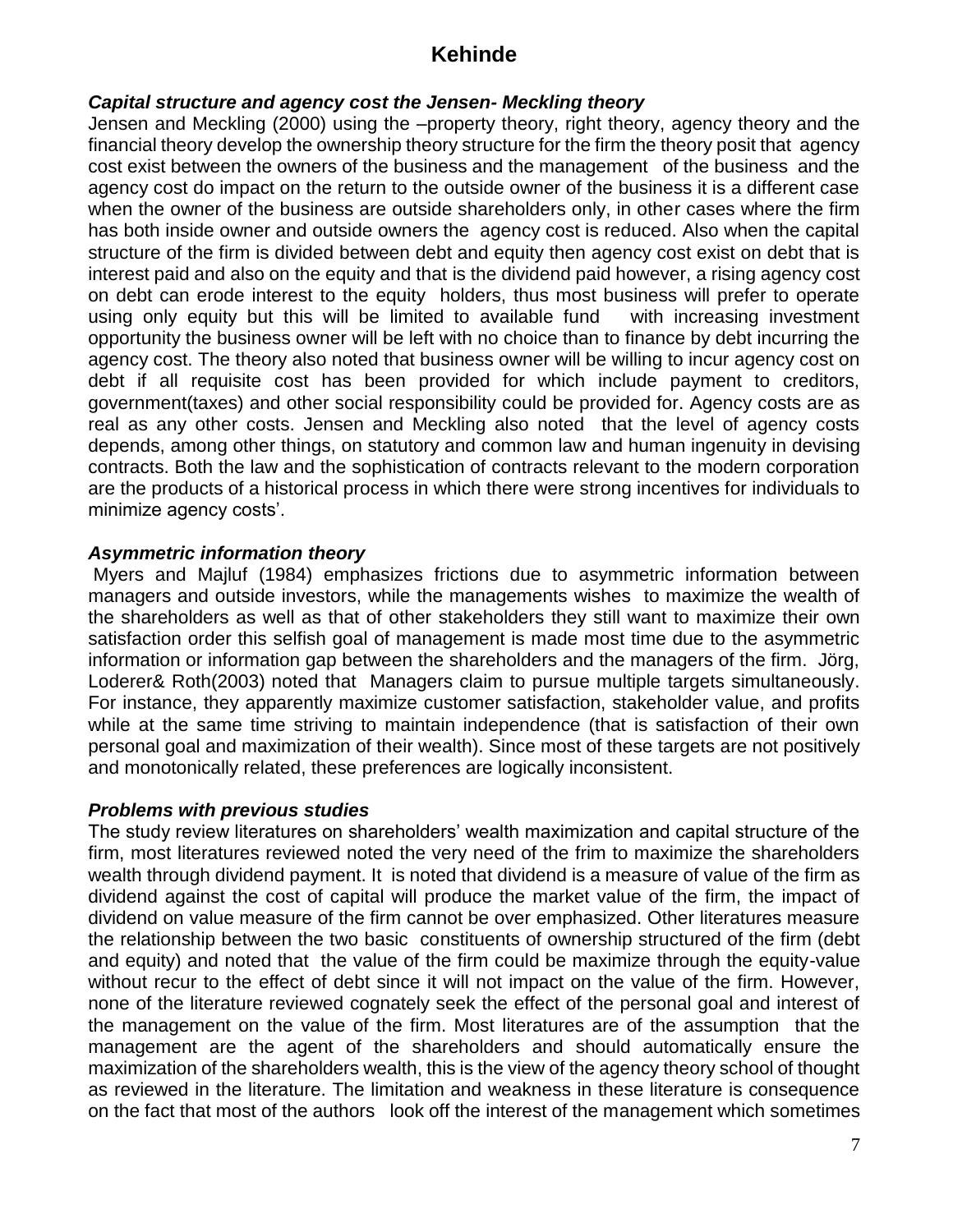is inimical to the shareholders interest. While shareholders wants more return the management want growth of the firm, they want to keep their job. This thus create a gap in literature that this study want to exploit. Also these is a gap in literature as to the import of symmetric information on the ability of the management to satisfy their personal interest against the shareholders. The theories have mostly been deployed to how the return and share trading respond to market information, however, this study want to examine the effect of symmetric information on the ability of management to fulfill personal goal against corporate and shareholders objective.

### **Hypotheses**

- 1) Capital structure mix is not the bane of poor shareholders wealth maximization in public firm in Nigeria
- 2) The asymmetric information and agency cost dichotomy between management and shareholders is not the bane of poor shareholders wealth maximization in Nigerian public firm

### **3. Research Method**

The study is an evaluation of the relationship between the shareholders wealth maximization and investment in assets and debt finance of the firm. The study made use of triangulation method using both secondary and primary data, the study made use of time series data that span the period of ten years from 2004 to 2013. The data were obtained from the annual financial report of the firms and the Central Bank of Nigeria Fact Book 2014. The data is for the purpose of the study, the data was delimited to a half yearly data. The study also made use of primary data collected using the survey method. Structured questionnaire was used for the study. This was distributed to top managements of 10 firms selected (as the issue is that of corporate governance) a total of 85 questionnaires were collected and used out of 100 distributed. The simple linear regression analysis was adopted for the study. Chi-square was also used for the primary data analysis. The adoption of the triangulation method was used due to the nature of the study that made use of both secondary and primary data, it is noted that where secondary data were not available, primary data was adopted for the study. Three variables were identified in the study which is shareholders wealth maximization which is proxy by the market value of shares of the firms, the investment which is proxy by the total assets of the firm and debt finance. Each of the variable were estimated as follows:

 $SMV = f(TA, TD)$ 

$$
SMV = \alpha_0 + \alpha_1 TA + \alpha_2 TD + e
$$

Where:

The a priori expectation is  $\alpha$ 1,  $\alpha$ 2>0 SMV = Share Market Value TA= Total equity TD= Total Debt  $\alpha_0$  = Intercept  $\alpha_1 - \alpha_2$  = Coefficients of regression estimators.  $e = error-term$ .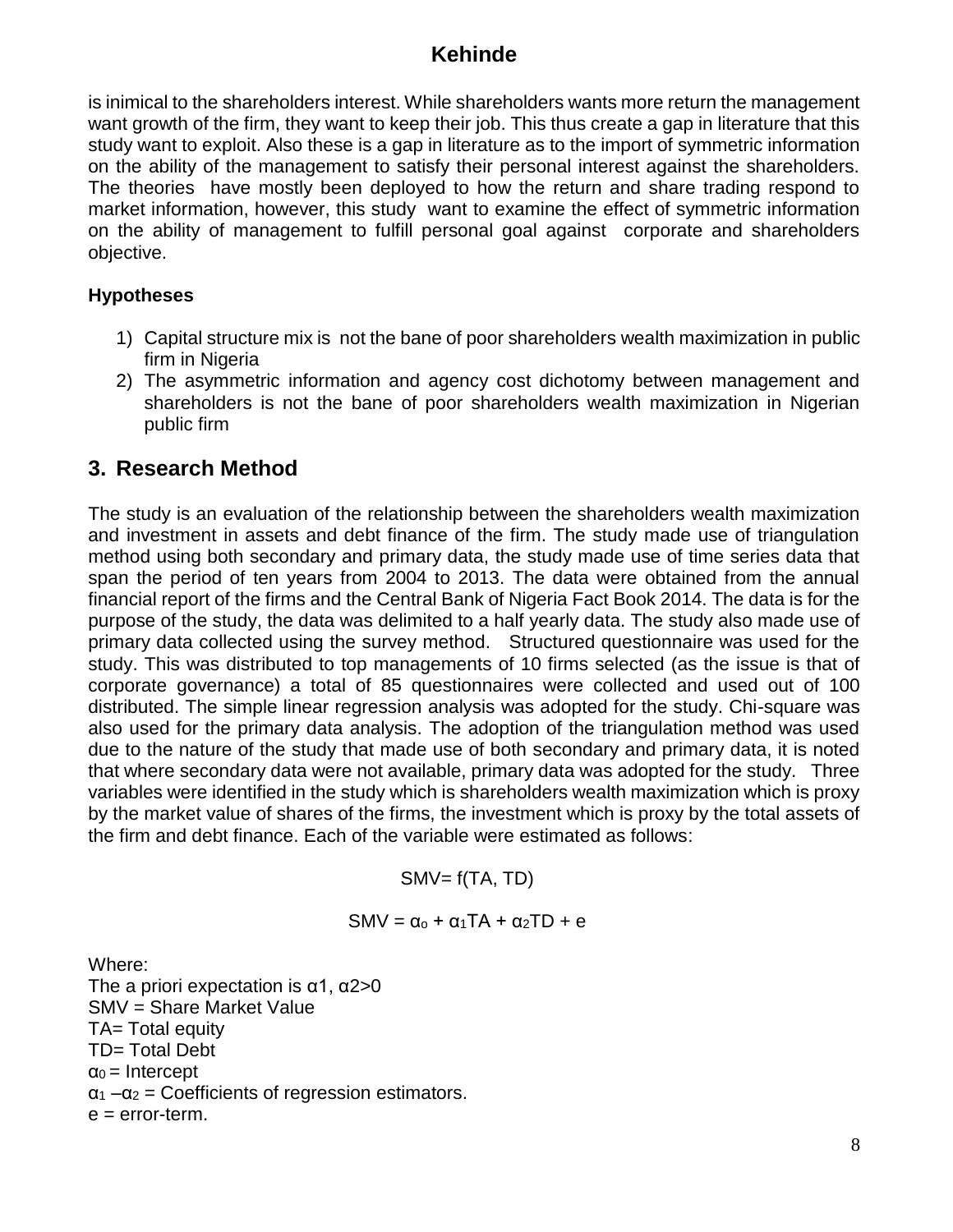#### **Data Analysis**

### *Hypothesis 1*

Capital structure mix is not the bane of poor shareholders wealth maximization in public firm in Nigeria

| Table 1<br>Dependent Variable: MRTVALU<br><b>Method: Least Squares</b><br>Date: 10/04/15 Time: 11:<br>Sample: 2004 2013<br>Included observations: 10 |                                          |                      |                                                                                                             |             |  |  |  |  |  |
|------------------------------------------------------------------------------------------------------------------------------------------------------|------------------------------------------|----------------------|-------------------------------------------------------------------------------------------------------------|-------------|--|--|--|--|--|
| Variable                                                                                                                                             | Coefficien<br>t                          |                      | Std. Error t-Statistic Prob.                                                                                |             |  |  |  |  |  |
| C<br><b>TOTDEBT</b><br><b>TOTEQUITY</b>                                                                                                              | 1.619699 0.341852                        |                      | -8.2008091.037353 -7.905517 0.0001<br>-0.3950060.256291 -1.541240 0.1672<br>4.738017 0.0021                 |             |  |  |  |  |  |
| R-squared<br>Adjusted R-squared0.931637<br>S.E. of regression 0.063575<br>Sum squared resid 0.028293                                                 | 0.946829 var                             | Mean<br>Hannan-Quinn | dependent<br>S.D. dependent var 0.243151<br>Akaike info criterion - 2.429866<br>Schwarz criterion -2.339091 | 1.807172    |  |  |  |  |  |
| Log likelihood<br><b>F-statistic</b><br>Prob(F-statistic)                                                                                            | 15.14933 criter.<br>62.32519<br>0.000035 |                      | Durbin-Watson stat 2.642363                                                                                 | $-2.529447$ |  |  |  |  |  |

The result in table1 show the least square regression model, expressing market value (mrtvalu) as the function of total debt (totdebt) and total equity (totequity). The correlation coefficient is 0.973 or 97%. This means that the determinant variables have effect on market value to a 97% extent; there exist a high positive relationship between the dependent variable and the explanatory variables. Also, the coefficient of determination stand at 0.95 or 95% which means that 95% changes in the dependent variables (market value) is explained by the independent variables. However, tot al equity (0.002) is significant at 0.05 but total debt is not (pro 0.1672). Thus, a change in market value is strongly influenced by total equity but not by total debt portfolio of the firm. Thus, other exogenous variables aside total equity also provoke change in the market value of Nigeria firm within the period covered. However, the probability of F-Statistics is significant at 5%, which suggest that the explanatory variables are significant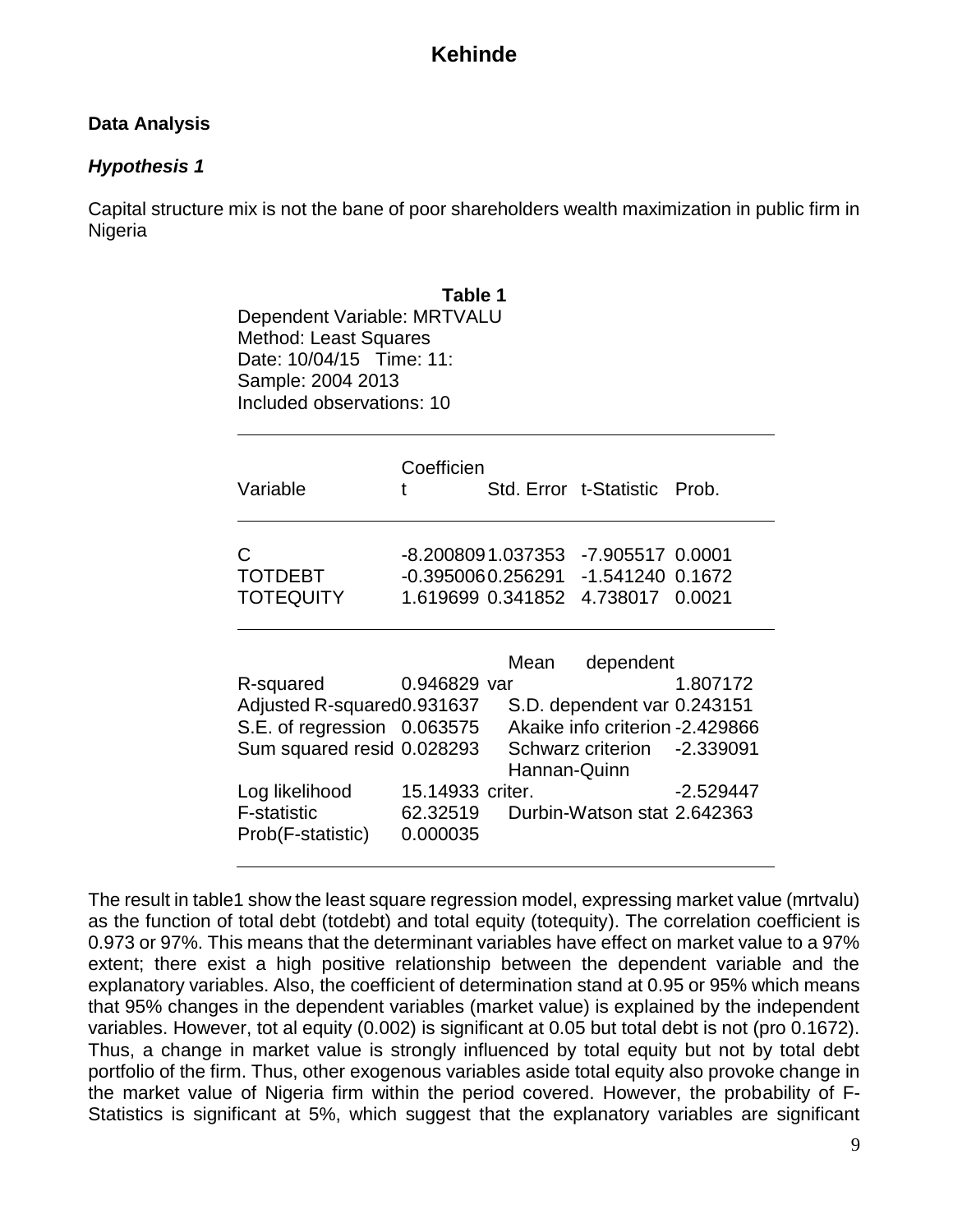measure of the dependent variable. The effect of each variable on the explained variable (market value) revealed that totdebt and totequity are significant at 0.05(p- 0.000035).

Thus we reject the null hypothesis and accept the alternative hypothesis which stated that Capital structure mix is the bane of poor shareholders wealth maximization in public firm in Nigeria.

This result revealed a significant departure from the Modigliani and Miller (1958) capital structure irrelevant theory. This result could have emanated from market experience within the Nigerian contest due to double digit interest rate regime operational in Nigeria for over two decade now. This support the finding of Oboh et al (2012) on the symmetric relationship between capital structure and debt portfolio of firm in Nigeria on one hand and capital structure and the value of firm in Nigeria on the other hand.

### *Hypothesis 2*

The asymmetric information and agency cost dichotomy between management and shareholders is not the bane of poor shareholders wealth maximization in Nigerian public firm

### **List of Variables**

- A. The asymmetric of information possibility between the shareholders and the management of the business is responsible for low shareholders wealth maximization
- B. Management pursue personal satisfaction at the expense of the shareholders wealth maximization in business organization
- C. The management- shareholders goal dichotomy does lead to higher agency cost
- D. Management do pursue conflicting goals in satisfying stakeholders and hence not able to deliver on organization wealth maximization goal of the firm
- E. Management do allow the pursuit of personal interest to override corporate objective to the detriment of the of the shareholders

|            |         | B                   |         |                     |         |
|------------|---------|---------------------|---------|---------------------|---------|
| Chi-Square | 97.800a | 65.400 <sup>a</sup> | 25.800a | 36.000 <sup>b</sup> | 25.800a |
| Df         |         |                     |         |                     |         |
| Asymp. Sig | 0.000   | 0.000               | 0.000   | 0.000               | 0.000   |
| The mean   | 4.7000  | 4.2000              | 4.0500  | 3.1000              | 4.0500  |
|            |         |                     |         |                     |         |

The above mean ranking shows the average responses to the asymmetric information and agency cost dichotomy between management and shareholders' wealth maximization in Nigerian public firm. Five important variables relating to the subject of shareholders wealth maximization where selected for test and ranking. The SPSS (19) was used for the analysis .The responses depict the level of importance attached to each variable, the higher the mean the more the import of such variable. There is a generally highest mean response that "The asymmetric information possibility between the shareholders and the management of the business is responsible for low shareholders wealth maximization" rank first suggesting that this variable remain pivotal to the tested hypothesis. "Management pursues personal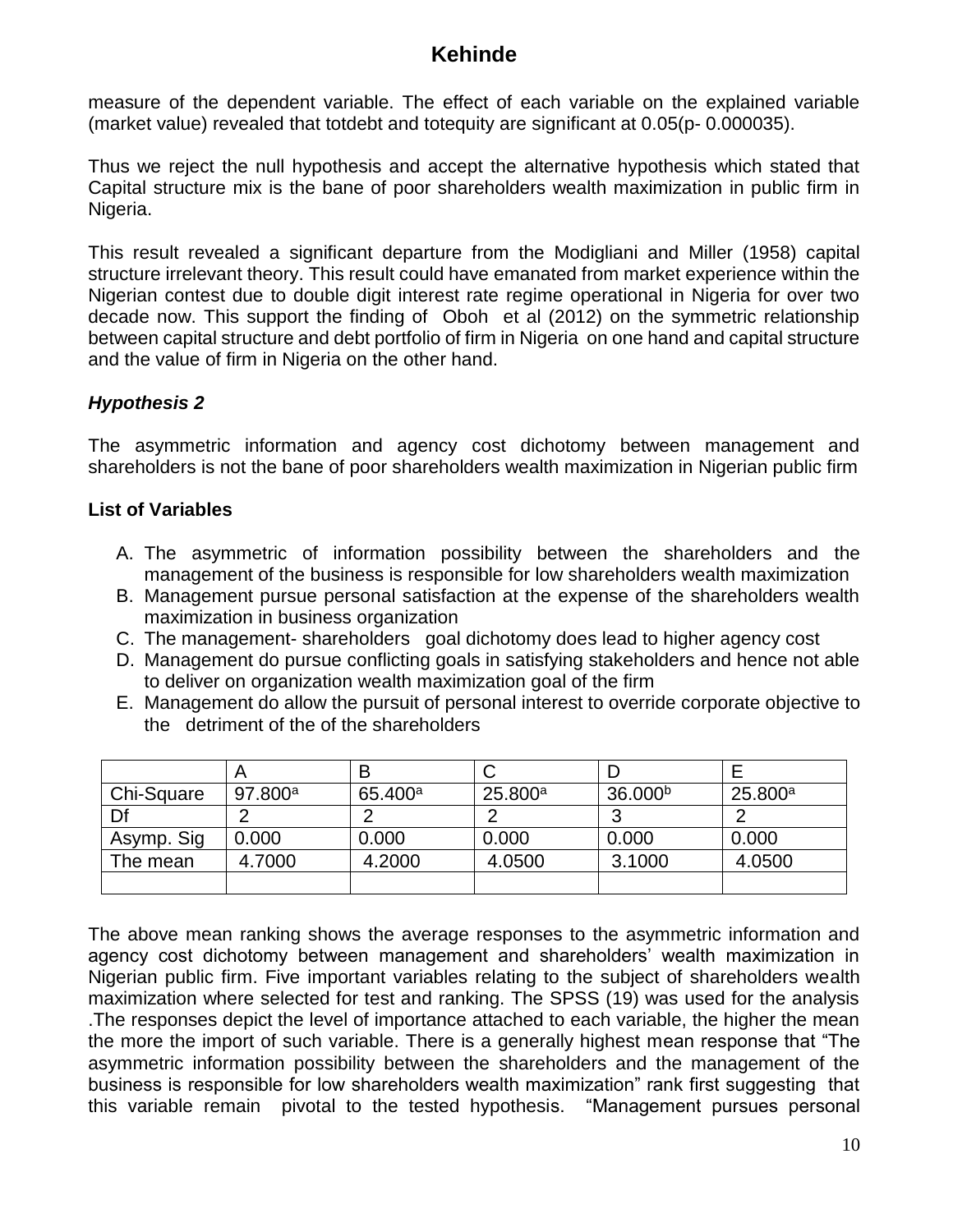satisfaction at the expense of the shareholders wealth maximization in business organization" show a high mean acceptance level of 4.2 and hence ranked second. "The management/shareholders goal dichotomy does lead to higher agency cost" and "Management do allow the pursuit of personal interest to override corporate objective to the detriment of the shareholders" ranked equal. These four variables are ranked to be the most important factors among variables tested, while "Management do pursue conflicting goals in satisfying stakeholders and hence not able to deliver on organization wealth maximization goal of the firm" ranked the least of the tested hypothesis.

### **Hypotheses Testing**

The researcher identified five variables representing "the asymmetric information and agency cost dichotomy between management and shareholders is not the bane of poor shareholders wealth maximization in Nigerian public firm". The variables were tested differently using the chi-square techniques. It was observed that all the variables where significant using the Asymp, Significant value ( p-value) of the chi-square test at significant level of 0.05%. This suggested that all the variables were very significant factors for the test and hence the asymmetric information and agency cost dichotomy between management and shareholders is the bane of poor shareholders' wealth maximization in Nigerian public firm.

We reject the null hypothesis and accept the alternative hypothesis which stated that the asymmetric information and agency cost dichotomy between management and shareholders is the bane of poor shareholders wealth maximization in Nigerian public firm. This is in line with the Jensen and Meckling (2000) capital structure and agency cost dichotomy , which noted that agency cost do impact on the value of the firm and also on the return of the shareholders. It also buttress the Myers and Majluf (1984) theory of frictions due to asymmetric information between management and outside investors within the corporate existence,

# **4. Analysis of Findings**

The asymmetric information between the managers and the shareholders was shown to influence the shareholders wealth maximization. The managers know more than the shareholders about their firm and as such are able to pursue their personal goal at the expense of the owners of the firm, but with symmetric information orientation and increased shareholders participation based on perfect information management will changed to longer growth benefit than current and personal, this study therefore infer that information symmetry is not only significant in extrinsic (in share trading) measure of firm's value as in perused literature but also of import in intrinsic ( value from inside of the firm) measure of the value of firm.

The study also noted that the management of the firm are able to satisfy their personal goal at the expense of the shareholders' due to ability to make operational decision that ultimately determine the corporate existence of the firm fueling the agency problem between the management and the shareholders' of the firm. This was scarcely noted in any of the findings of previous authors, previous study limited agency cost to cost associated with asymmetric information (this is cursory in nature) rather than cost arising from decision making that can impact the existence of the firm, even one that can signal the demise or otherwise of the frim.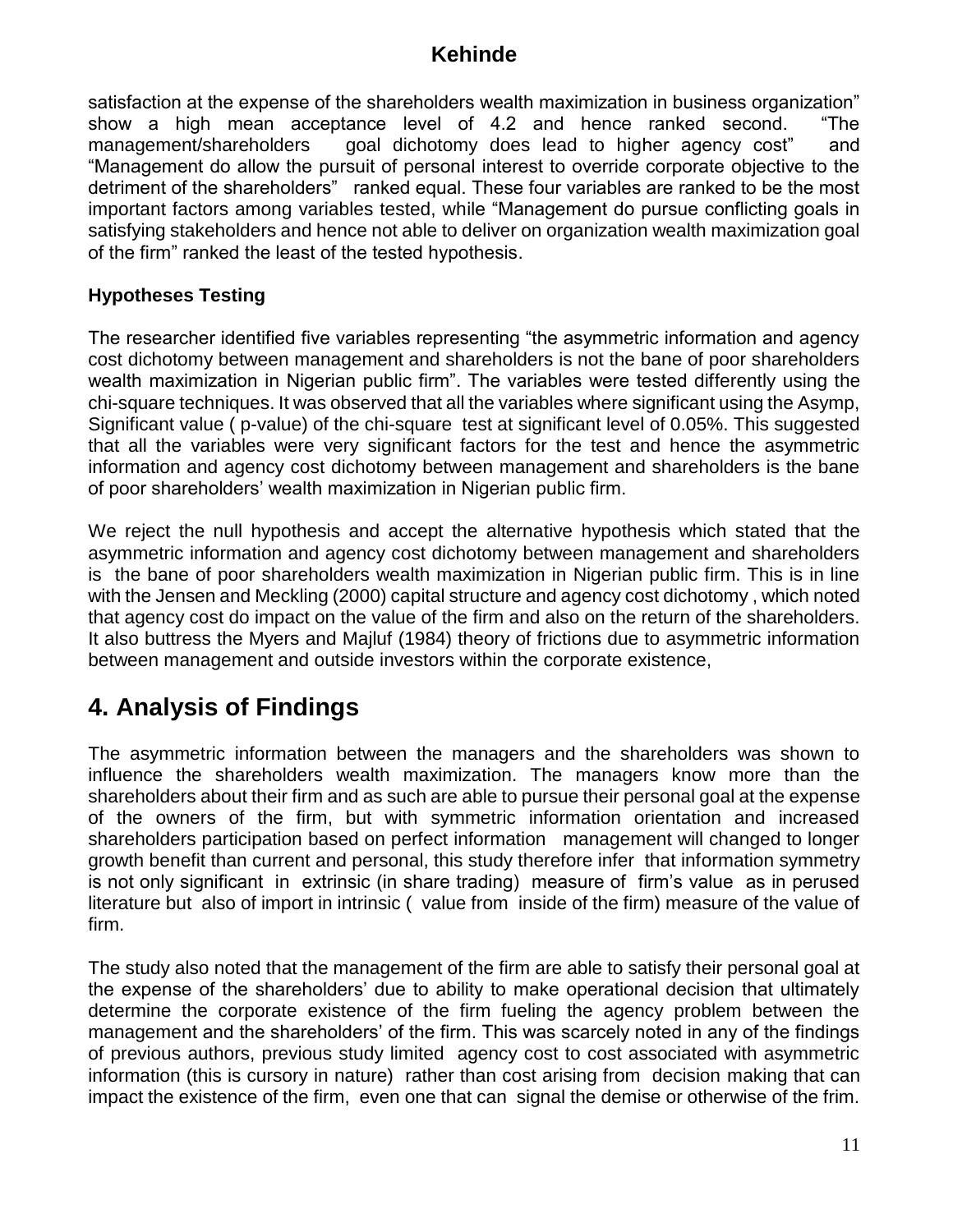The study also discovered that managers while pursuing conflicting goals of satisfying the stakeholders and the owners of the firm do run to misplacement of ideals resulting to drop in firm's wealth maximization. Thus, poor corporate goal satisfaction may not be deliberate or intentional but out of lost in pursue and fulfilling conflicting goals.

The capital structure of the business organization is another factor of influence in the satisfaction of the firm's goal and maximization of the shareholders wealth. The total equity is a strong factor than the total debt of the firm in wealth maximization; however, they are both significant in determining the market growth of the firm. The result from this study corroborated the assertion of Petra Jörg(2003) in their study that examine the relationship between shareholders wealth maximization and management investment policy and concluded that where the management pursue the goal of wealth maximization through assets investment the market share of the firm will always increase. Hence the market value will always respond to investment in total assets. However, the result is in contrast to that of Modigliani and Miller capital structure irrelevant theory that assume that in determining the value of the firm the combining ratio of debt and equity of the firm does not count, this study rather noted that in fact the ratio of debt of equity actually counts and the debt portfolio information could impact the value of the firm and return to shareholders most especially with increasing interest on debt.

The implication of these findings is that management, shareholders and other decision makers should take to cognizance the importance of free flow of information between management and stakeholders of the firm. It is also imperative to note that debt portfolio of the firm is of import and should be noted in the capital structure of the firm as this will impact the market value of the firm.

### **5. Conclusion and Recommendation**

The study is on the relationship of the wealth maximization objective of the firm and management satisfaction of their personal goal. The study concluded that the equity investment as well as the debt finance do influence the market value of the firm, however, the debt finance portfolio do not influence the market value of the firm as much as the equity investment. The combine portfolio of equity and debt do impact on the market value of the firm. It goes to say that shareholders wealth is subjected to the influence of both the assets of the firm and the debts finance of the firm. The study concluded that there is a negative and implicit relationship between debt and the value of the firm. It also noted that the present of the asymmetric information content between the shareholders and the management of the firm allows the management to fulfill their personal goal at the expense of the shareholders wealth maximization. Lastly the study noted the agency cost and problem between the management and the shareholders do influence the wealth of the firm rather negatively.

The study recommended that business organization should strike a balance between investments in assets, Dividend payment and debt finance as they influence the market value of the firm and hence the shareholders wealth of the firm. It also recommended that there should be free flow of information between management and shareholders of the firm to reduce asymmetric information concern. It equally recommended that management should always put the shareholders concerns afore theirs as they are the owner of the firm.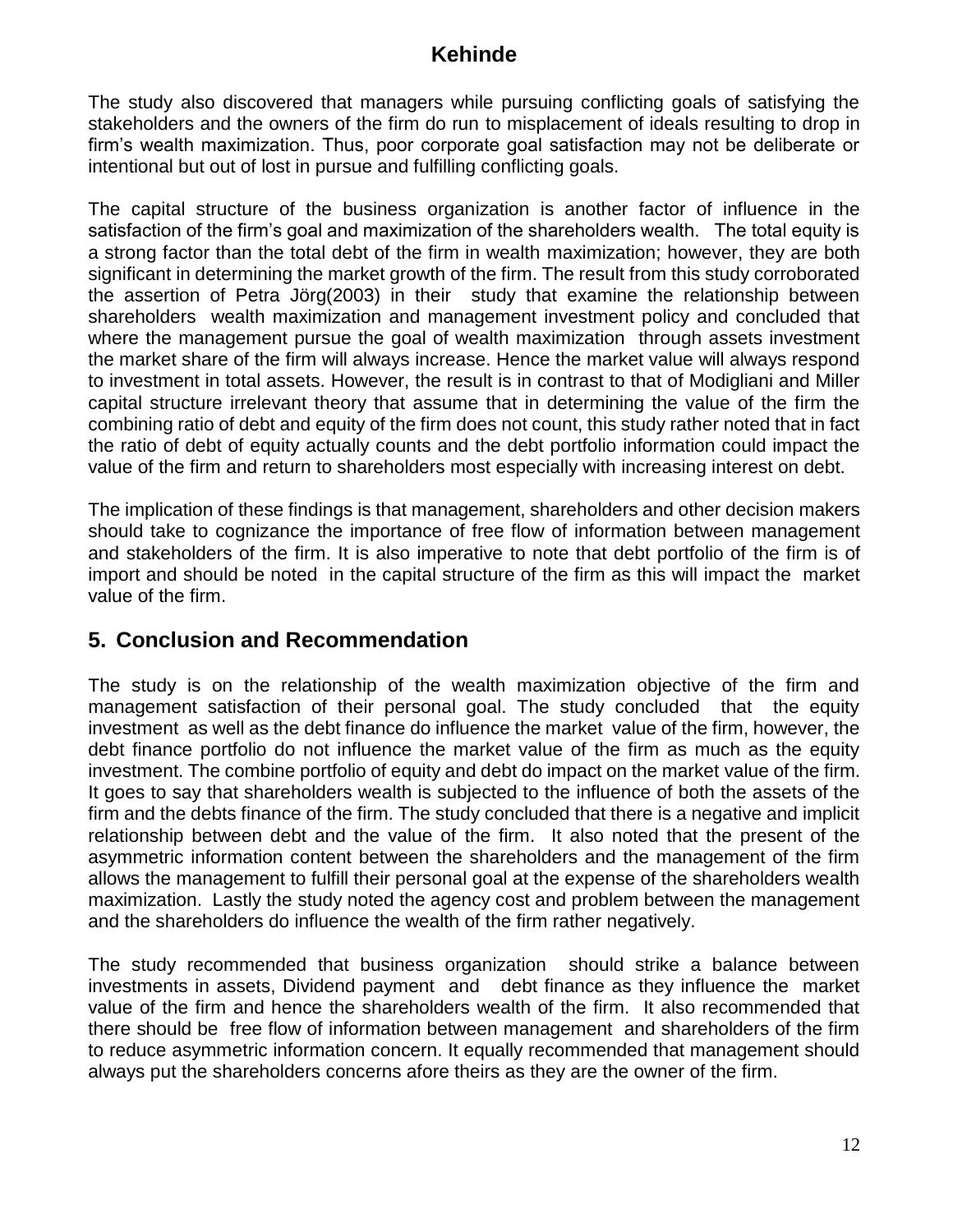### **Contribution to Knowledge**

The study noted that information symmetric impact the capital structure formation and shareholders wealth maximization of the firm than any other corporate governance factor. It also contributes to knowledge in management personal goal orientation and shareholders' wealth maximization synchronization within the firm's general goal mix. The study reject the Modigliani and Miller(M&M) capital structure irrelevant theory and rather noted that debt content of the capital formation of the firm is potent and can dictate the health and survival of the firm in the Nigeria frame.

#### **Suggestion for Further Study**

This study did not examine the effect(s) of Stewardship theory and other corporate governance theories on management and the shareholders wealth maximization; this is suggested for further study. The relationship between percentages of management that double as shareholders of the firm on the shareholders' wealth maximization is also suggested for future study as this was not done in this study.

# **References**

Adamodar, 2014, *Corporate finance,* Retrieved from,

<http://www.stern.nyu.edu/~adamodar/pdfiles/acf3E/book/ch1thru4.pdf>

- Adelegan, OJ 2007, 'Effect of Taxes on Business Financing Decisions and Firm value in Nigeria', *International Research Journal of Finance and Economics*, Vo12, PP189- 213.
- Berle, AA and Means, GC 1932. *The modern corporation and private property*, New York: Commerce Clearing House. Reprinted 1933 by Macmillan.
- David, A 2003, West Africa Portland Cement Company (WAPCO): Shareholders Stop Sale of Elephant House. *[Daily Champion.](http://www.champion.com.ng/)*
- Jorg, P, Loderer, C and Roth, L 2005, 'Shareholders value maximizing: What managers say and what they do?', *Business and Economic Review*, http:// [www.idea.respec.org.](file:///C:/Users/Rotimi/AppData/Local/Temp/www.idea.respec.org) Retrieved 21st July 2008.
- Jensen, C M & Meckling, H W 2000, *A Theory of the Firm: Governance, Residual Claims and Organizational Forms,* Harvard University Press, <http://hupress.harvard.edu/catalog/JENTHF.html>
- Kehinde, JS 2011, *Strategic Financial Management*, Raskon Nigeria Limited Educational Publisher, Lagos. Nigeria.
- Koutsoyannis, A 1979, *Modern Microeconomics,* 2nd edn, Macmillan, London,
- Modigliani, F 1980, *The Collected Papers of FrancoModigliani*, Introduction in Abe, A (ed), Cambridge, MIT Press, Massachusetts.
- Myers, SC 1977, 'Determinants of Corporate Borrowing', *Journal of Financial Economics*, Vol **5**, pp147-175.
- Myers, SC and Majluf, NS 1984, 'Corporate financing and Investment Decisions, when Firms have Information that Investors do not have', *Journal of Financial Economics*, Vol13, pp187-221.
- Okafor, CA 1988, 'A study of Capital Budgeting Techniques with Firm Performance and Firm Characteristics' Unpublished M.Sc. Thesis submitted to the Department of Accounting, University of Benin, Benin City, Nigeria, pp151.